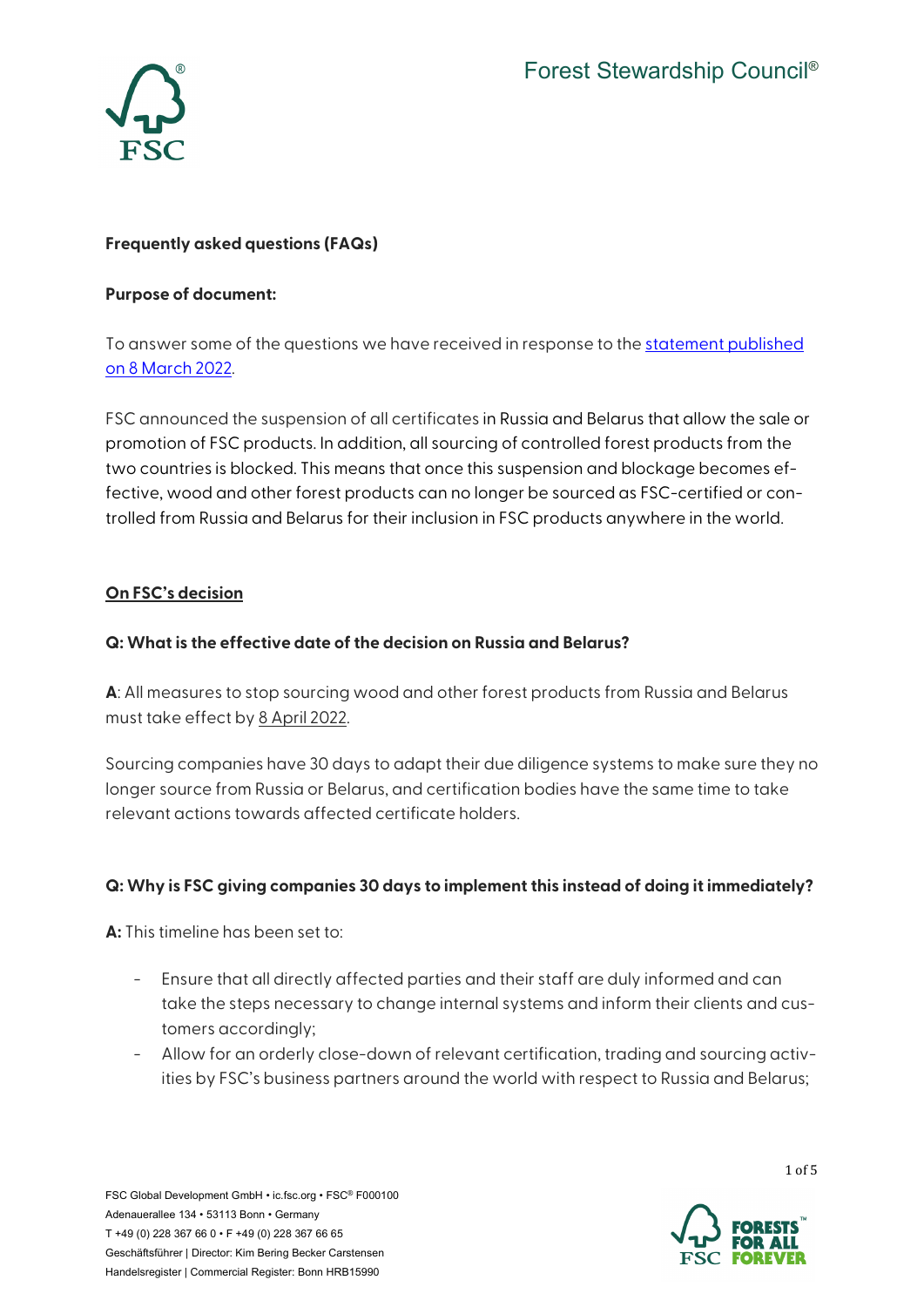

- Avoid the risk of the generation of false claims and non-conforming products which would arise from overly short implementation timelines.

## **Q: Why did FSC take longer to make this decision than other organizations?**

**A:** The war on Ukraine is tragic. It has devastating effects on people and our deepest concern and empathy are with all the innocent people impacted by this appalling crisis in Ukraine, Belarus and Russia.

Since the beginning of the invasion, Russian, Belarusian and Ukrainian FSC members agreed that what is happening is contrary to the values that FSC stands for and that we needed to take action, but that any decision had to be made wisely. FSC's leadership mapped out the options available, investigated the implications of each, and made every effort to reduce the risk of 'doing further harm'.

The decision process included engagement with FSC members, certificate holders and wider stakeholders, who came to FSC with a range of viewpoints and considerations to help inform our decision announced on 8 March 2022.

### **Q: Why is FSC keeping forest management certificates valid in Russia?**

**A:** FSC is an organization that lives its mission as a community where several actors work together towards one common goal: ensuring the long-term resilience of the world's forests.

FSC's decision to stop trade with the FSC-certified material coming from Russia and Belarus ensures that FSC's activity is not associated with the war.

Discussions among FSC's leadership, the International Board and members made it evident that removing forest management certificates in Russia would jeopardize the protection of these forests and affect those who are not involved or supportive of the invasion.

Click [here](https://fsc.org/en/newsfeed/stricter-rules-protect-biodiversity-and-intact-forest-landscapes-in-russia) to read about the value and impact of Russia's forests.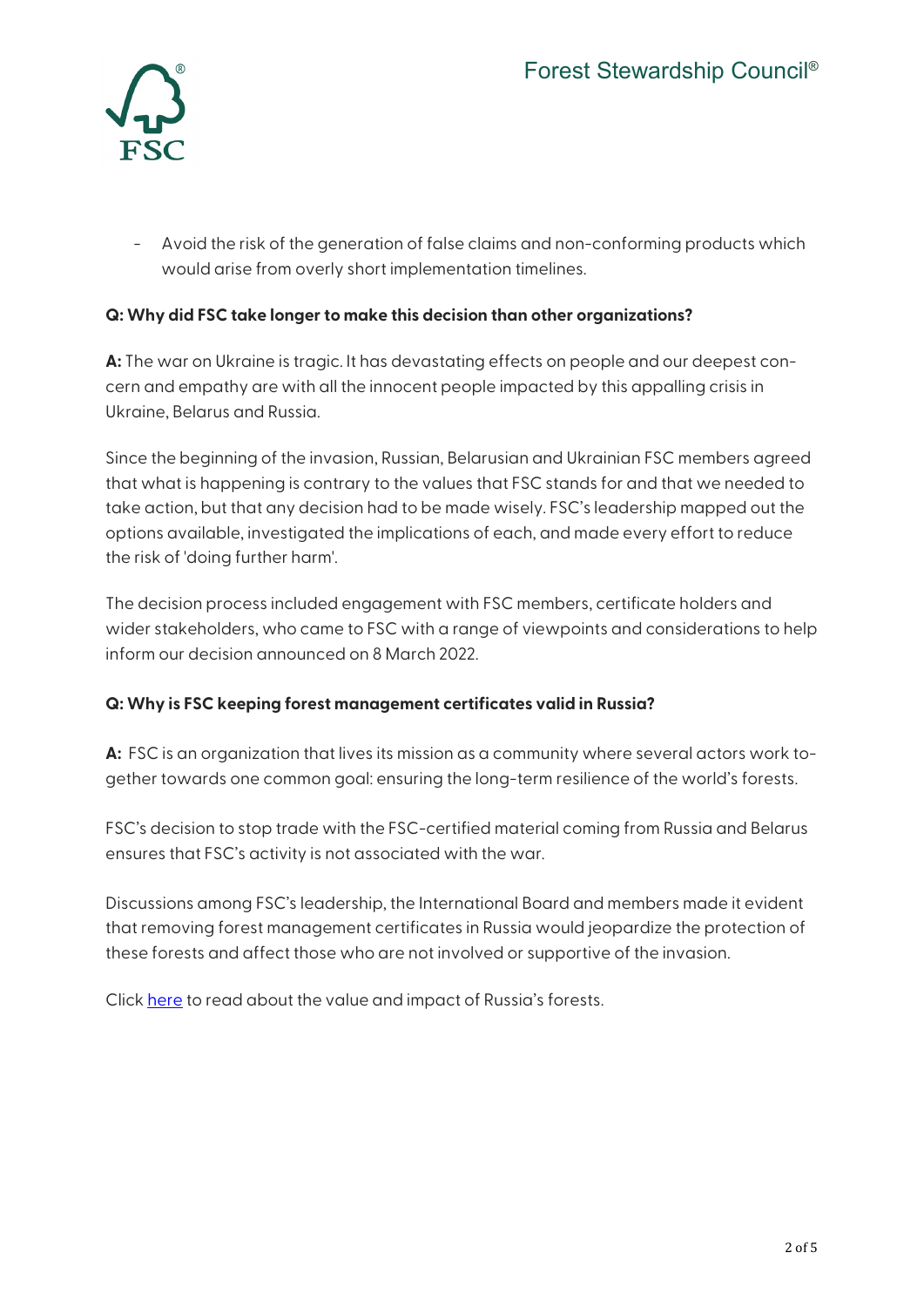

FSC is keeping forest management certificates valid in Russia to give forest owners the option to protect these forests and sustainably manage them through pure forest management certification, without the possibility to sell timber with the FSC trademark coming from these forests.

## **Q: How does this relate to ASI's decision to terminate its FSC oversight activities in Belarus?**

**A:** ASI's [decision](https://www.asi-assurance.org/s/post/a1J5c00000S0fkkEAB/p0941) to exclude Belarus from the scope of all certification bodies was a result of an investigation of the integrity risks to the FSC system in Belarus, which pre-dates the invasion of Ukraine.

In line with ASI's decision, FSC has enforced additional measures on Belarus which in combination require the withdrawal of all certificates in the country.

The reason is that the rigorous work of auditors on the ground, who monitor the FSC-certified organizations, can no longer be ensured to be safely conducted nor to be verified by ASI under the current political conditions. For more information, read the *official statement* [here.](https://fsc.org/en/newsfeed/all-belarussian-fsc-certificates-will-have-to-be-terminated)

*Assurance Services International (ASI) is the assurance partner that accredits independent certification bodies to audit FSC certificate holders' adherence to FSC standards.*

### **Q: Can companies in Russia retrieve their FSC certificates when the invasion ends?**

**A:** Once the current invasion of Ukraine ends, the suspension of certificates (in Russia, not Belarus – see previous question and answer) could be lifted accordingly. Certification bodies will have to determine whether this will require an on-site audit to make sure that relevant management systems and critical control points are still working effectively, and that forest management resources have not been depleted in the meantime.

### **Q: What if the war ends before the 30-day period is over?**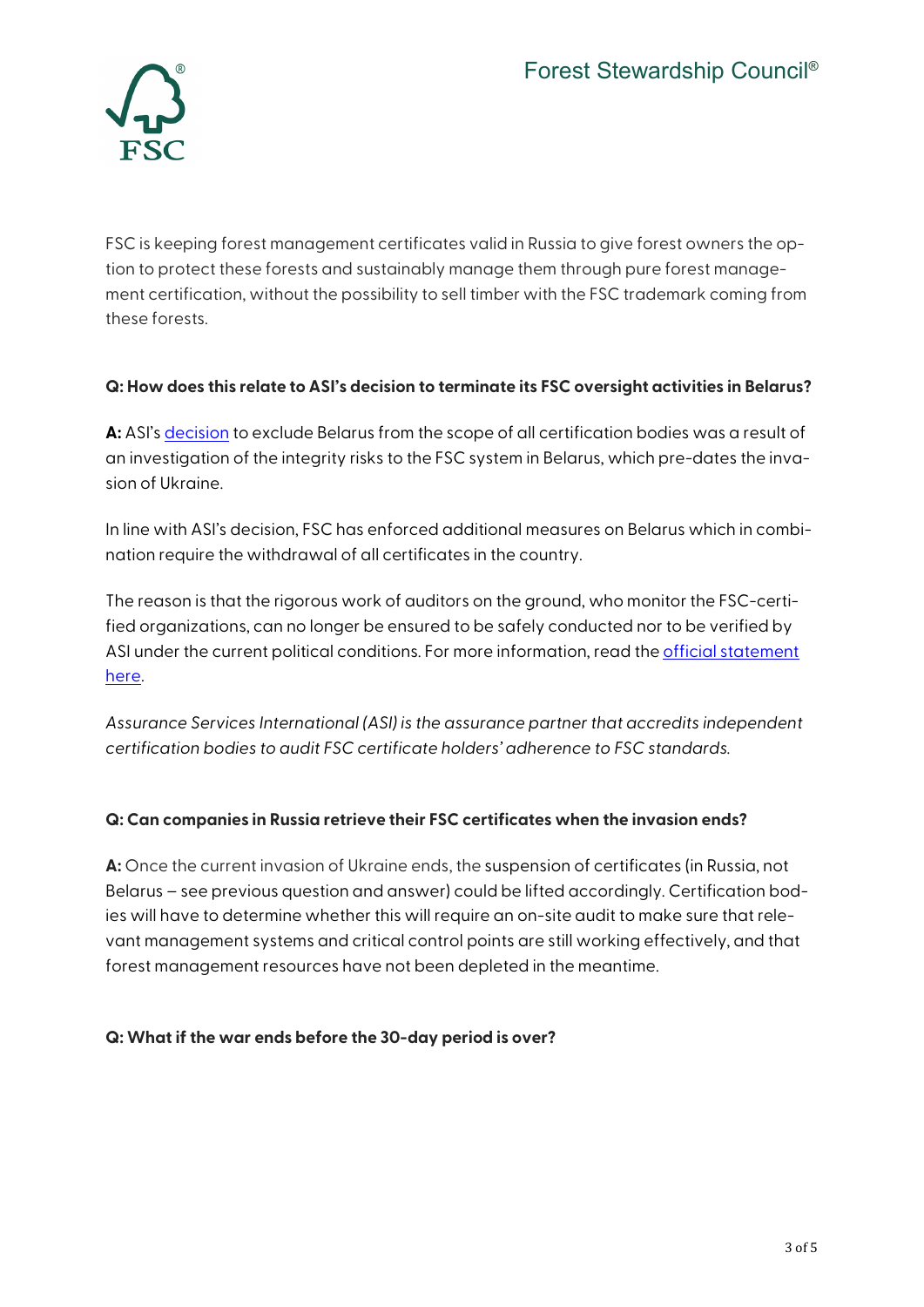

**A:** If the invasion of Ukraine ends before 30 days from the date of the announcement (i.e. before 8 April 2022), certificate suspensions in Russia will be lifted.

Terminations in Belarus will nevertheless remain effective because of the additional issues in relation to FSC Core Labour Requirements as highlighted in th[e statement.](https://fsc.org/en/newsfeed/all-belarussian-fsc-certificates-will-have-to-be-terminated)

## **Q: What about FSC's activities in Ukraine?**

**A:** FSC's leadership and the FSC International Board of Directors are currently discussing what meaningful actions can be taken in this rapidly changing operational environment. We are in close alignment with ASI on this matter and will be making an announcement as the situation develops.

## **On certificates and companies**

# **Q: Can entities with a forest management/ chain of custody certificate in Russia turn it into forest management only?**

**A:**Yes, forest management certificates in Russia can remain valid when their scope is reduced so that they no longer have the possibility to sell timber with the FSC trademark coming from these forests.

Certification bodies will be able to conduct a reduction of the certificate scope of forest management/chain of custody to forest management either before the suspension would become effective or during the suspension.

# **Q: Can certificate holders in Russia still sell FSC material that was produced and labelled before the suspension?**

**A:** No, following their suspension organizations will no longer be eligible to sell products with FSC claims beyond that timeframe. The general rule applies here that products which have not yet left the organization's chain of custody system at the time the certificate is invalidated have lost their certified status.